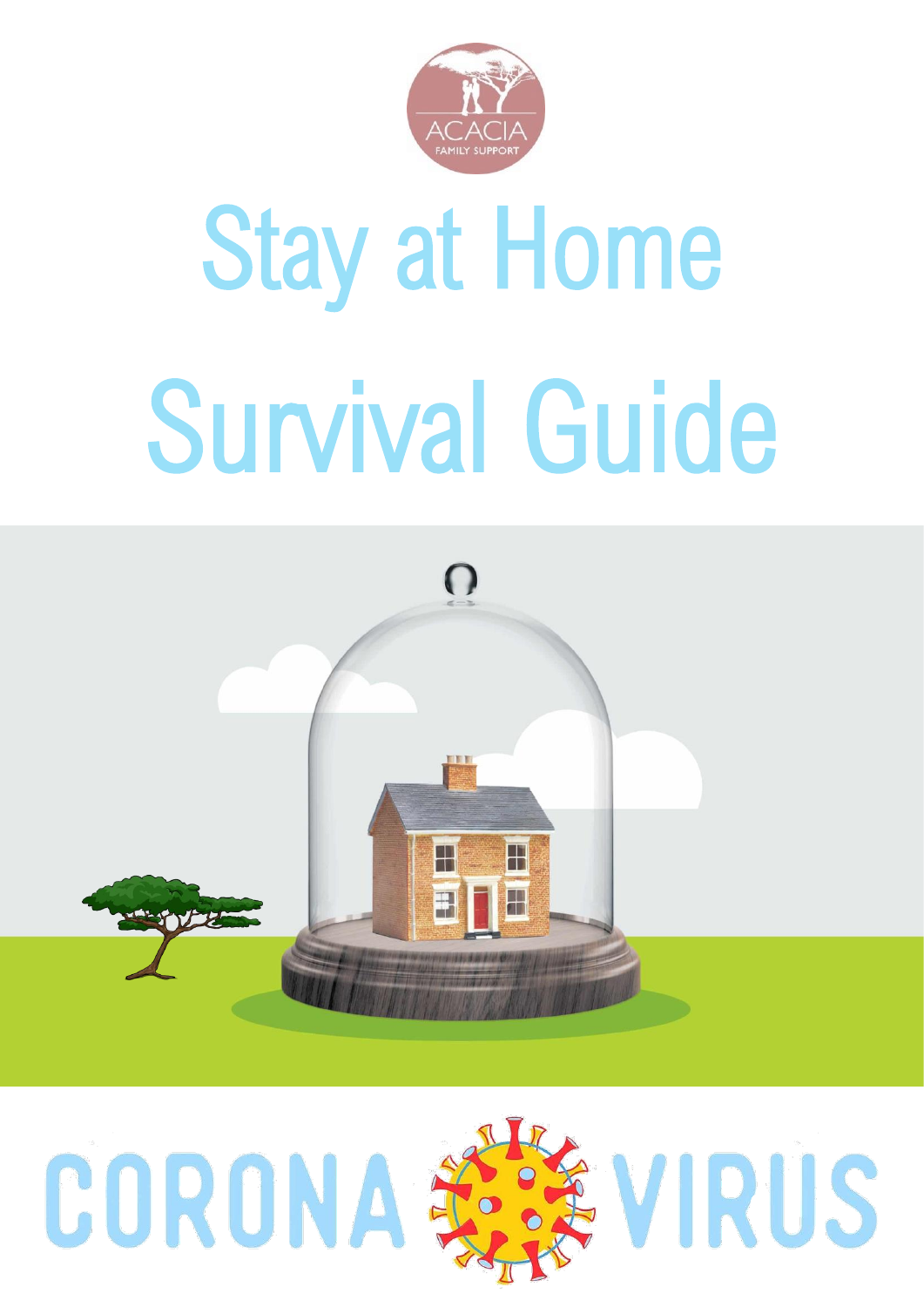# **Acacia Family Support**

# The Stay at Home Survival Guide

# **Contents**

| Introduction                                 | Page | 3  |
|----------------------------------------------|------|----|
| Things to Remember and Helpful Strategies    | Page | 3  |
| <b>Survival Guide Routine</b>                | Page | 6  |
| Suggested Prayer for Each Day                | Page | 8  |
| Helplines (PND and mental health)            | Page | 9  |
| <b>General Online Resources</b>              | Page | 9  |
| <b>Getting Baby To Sleep</b>                 | Page | 12 |
| Resources for Children/Home-schooling        | Page | 12 |
| Resources Especially for Pre-School Children | Page | 14 |
| <b>Resources Especially for Babies</b>       | Page | 14 |
| <b>Community Support During Stay at Home</b> | Page | 15 |
| Domestic Abuse Support                       | Page | 15 |

# www.acacia.org.uk



**Acacia** is a Christian charity working across Birmingham to provide a wide range of perinatal mental health support services free of charge. Our services for mums are focused on helping them recover from the symptoms associated with pre and postnatal depression, and/or anxiety. Maternal health problems affect the entire family so Acacia also supports partners and can work closely with both parents.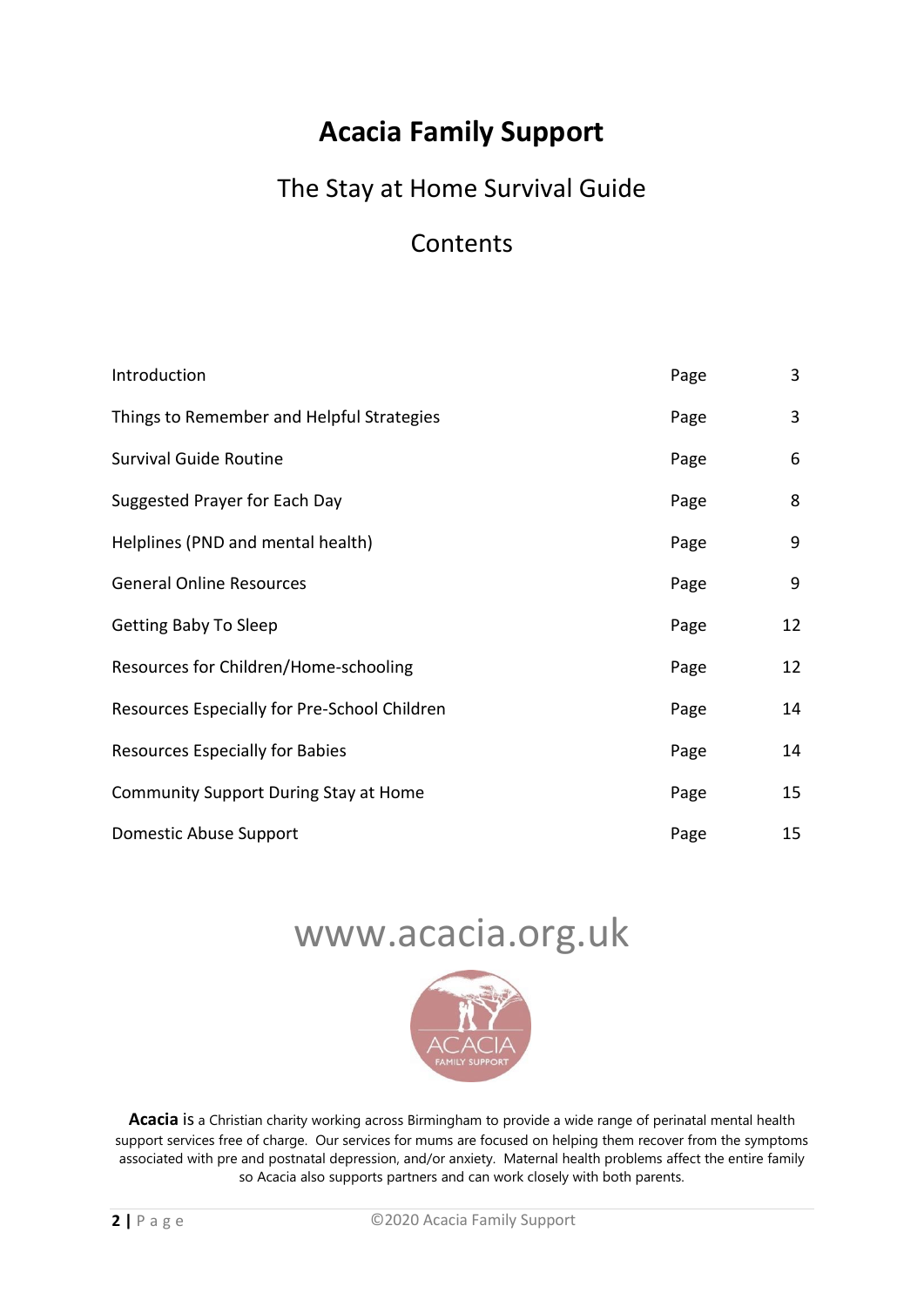# Introduction

Welcome to the Acacia guide to staying at home. At Acacia, we appreciate that having to isolate is an extremely difficult thing to do. As humans, we are social creatures, and feeling close to friends and family is something that keeps us emotionally and mentally well. This is so much more difficult, if you are expecting a baby or you are a new mummy. You will be experiencing biological, psychological and social changes. You will have additional caring responsibilities and going through huge changes to your life in general. Suffering from low mood, anxiety and depression in addition to this will make life at this time feel overwhelming. At Acacia Family Support, we understand this, so we have put this survival guide together, to help support you at this extremely difficult time.

As you've probably already noticed the guide does contain quite a lot of information and we don't want to overwhelm you. You may decide to read it a bit at a time, or dip in and out of it. However you do it, we hope that this information will be helpful to you over these coming weeks.

We are a Christian organisation. Love and prayer are central to our work. We will be praying for all our families, and searching for innovative ways to support you further. Here are some trusted strategies that will help to bring some normality and improve your mood, in a world that is currently very abnormal.

## Things to remember and Helpful Strategies

- **Changes to our mental health; including low mood, stress, increasing worry, anxious thoughts and feelings can fluctuate daily**. Eventually these feelings will stabilise and return to normal. It is important to remember that this difficult situation and the changes to your mental health are temporary. Your situation and symptoms will improve, you will feel better in time and you will come through this difficult period with every new day.
- **Mornings can be the hardest**. This is due to lots of factors, lack of sleep, low blood sugar (due to fasting through the night), excessive worry, and apprehension about the day ahead. Usually once we have begun our day, implemented our routine, taken a shower, breakfast etc. we start to feel more settled and our mood will begin to improve and anxiety can begin to reduce.
- **The only thing we can change is this moment**. Each moment is a new moment, a new opportunity to feel better. If you can focus your attention on the here and now, this very moment, and recognise you have control of this moment, this can help to alleviate anxiety and worry thoughts. In each new moment, we can chose to think differently, we can chose to tackle a task, affirm ourselves, affirm others, etc. This is something to be practised, but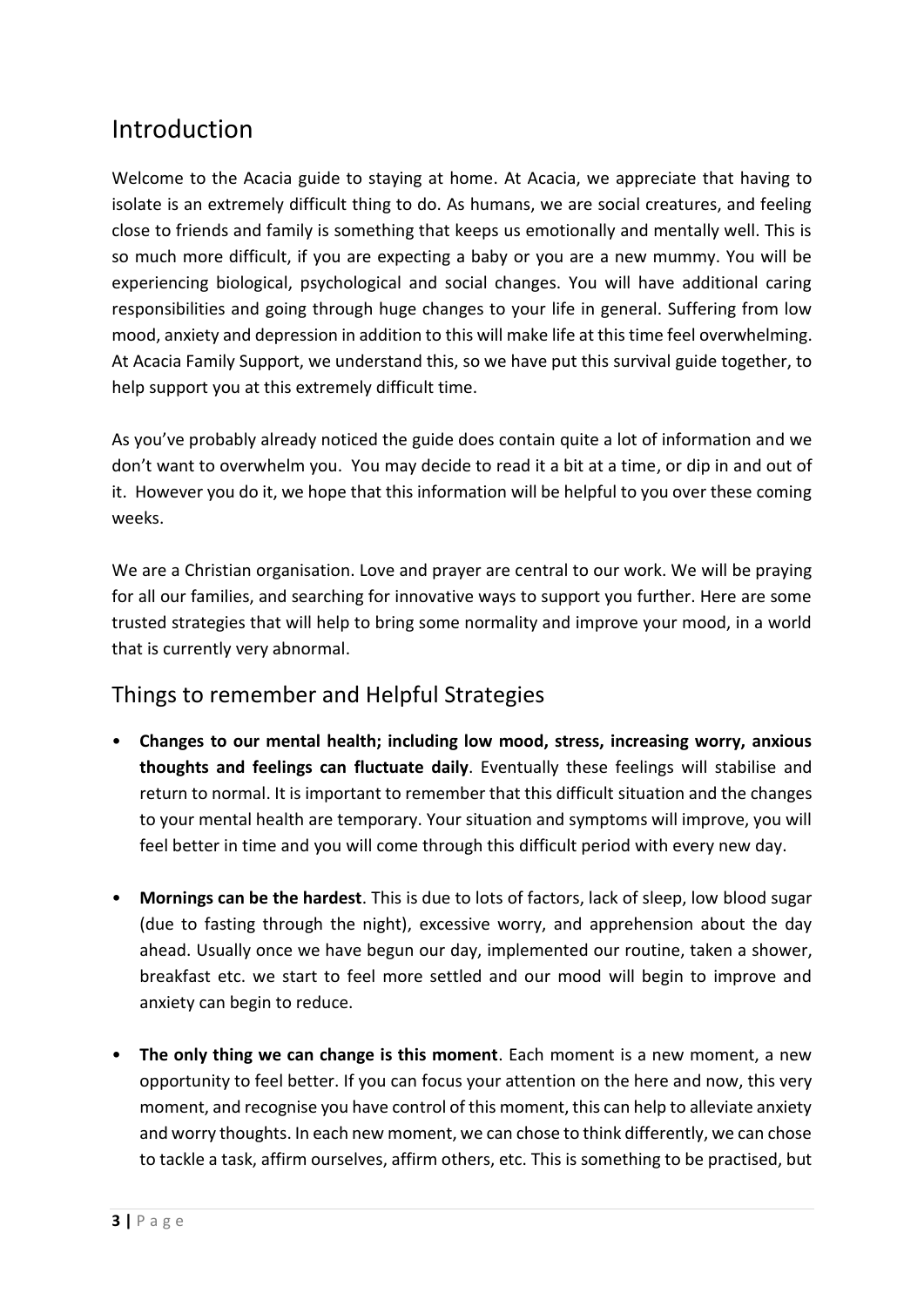each moment we choose to do this, we get better and stronger at choosing what we want to think, say and do differently.

- **Feeling close to those we love is important to our wellbeing**. Whilst this is difficult right now, we can stay in touch with loved ones, using social media, Face Time, Zoom, House Party etc. Increasing the bonds with those we live with will also improve how you feel. This is always improved through playful interactions, being kind to one another, understanding what each other needs and wants, being affectionate, listening to one another, finding solutions to problems. Whilst living in close proximity can be very hard, it is also an opportunity to deepen our relationships and bonds with those we love. Babies and children just want our attention. Other than having their basic needs met, the next most important thing to them is you, your attention and your love. Your face, your voice, you holding and cuddling them, comforting them, and talking to them. You are their world. This doesn't mean you need to spend every minute of the day being their focus. But having several interactions throughout the day, whereby your baby or child, has your undivided attention, will make them feel loved, fulfilled and happy. This will also make you feel better too. If this isn't coming naturally, because of low mood, anxiety or for other reasons, make this an act of your will, and eventually the feelings will follow. This is true for all members of your family. You are enough and everything they need, just as you are.
- **A sense of achievement helps us to feel good**. When we accomplish something, we feel a surge of feel good feelings. When we are low, we often feel demotivated to do anything. Tackling something small to begin with, can help us to begin to experience this sense of achievement. This in turn motivates us to then tackle something else. It doesn't have to be something big, it might be something like loading the dishwasher, (which when feeling low, can feel like a huge task), once complete, we might then feel inspired to clean a cupboard for example. As we achieve something we didn't think we could, our confidence improves and we feel better about ourselves. This can create a snowball effect and we can go from strength to strength. This isn't just about work, this might be about getting back into a hobby you've stopped doing, craft, knitting, sewing, art, exercise, whatever you choose, whatever you enjoy that gives you a sense of pleasure.
- **Doing things that are necessary alleviates stress**. Important things that need tackling such as paying a bill, having a difficult conversation, cleaning, etc. These tasks can feel stressful if we feel unable to tackle them. They tend to overwhelm and consume us. However, once they have been completed, we can instantly feel relieved and stress levels can significantly reduce. Tackling each problem, one step at a time is a manageable way of dealing with an overwhelming task. Write a plan of how you will tackle a problem. Resolving necessary tasks instantly alleviates stress and helps to improve your confidence in tackling difficult tasks in future.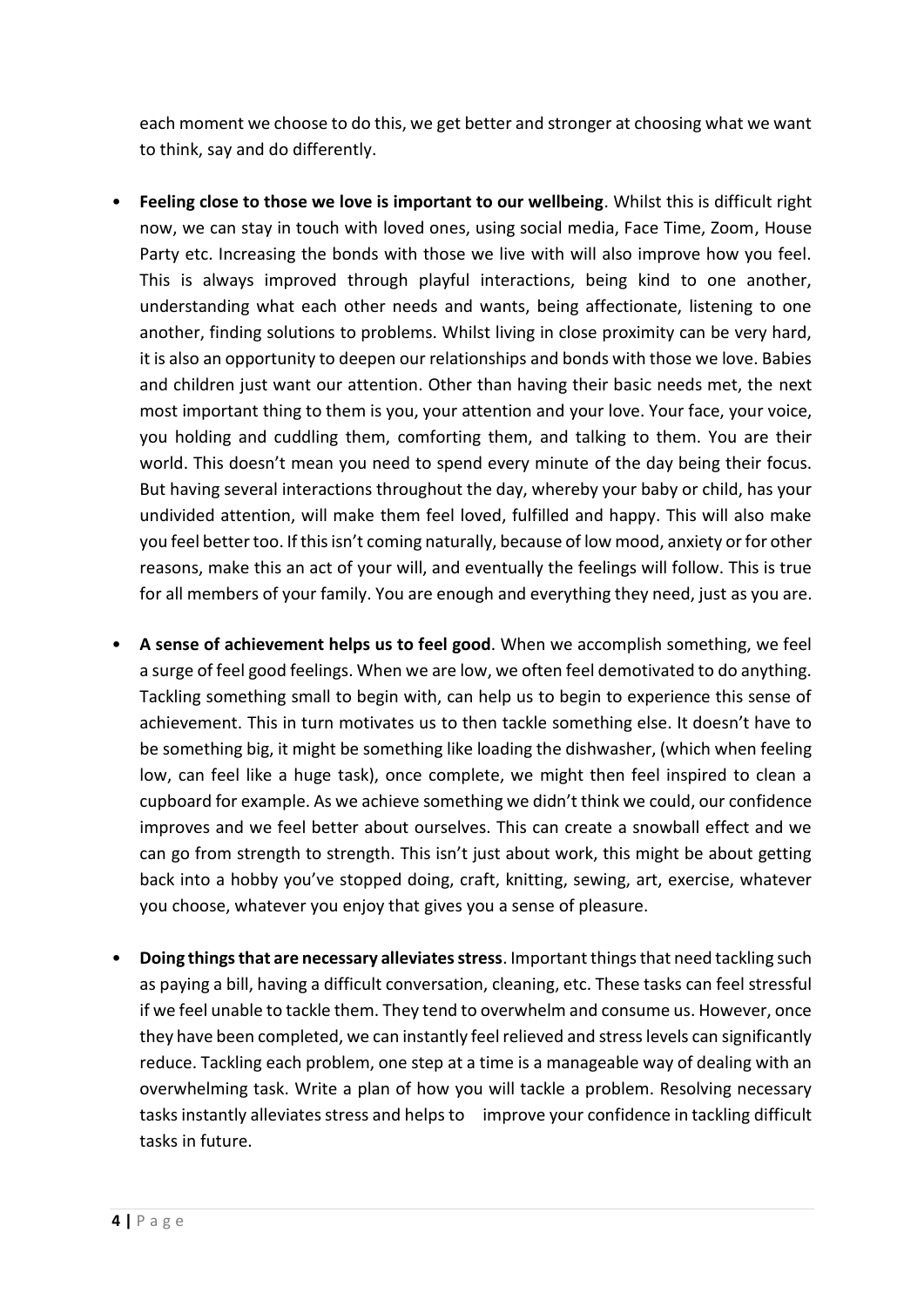- **Eating well is important** to stay physically, mentally and emotionally well. Appetite can increase or decrease when we are affected by low mood. Not eating properly, can affect sugar levels and energy levels, which if too high or too low, can affect how we feel mentally. Guidance on eating well can be found online at the NHS Eat Well guide <https://www.nhs.uk/live-well/eat-well/the-eatwell-guide/>
- **Goo**d **quality sleep is imperative to improve mental health**. This is very difficult when you have recently given birth, and it can take up to 4 months for a baby's sleep pattern to establish. If you are sleep deprived, try sleeping when your baby sleeps. If you can, go to bed early. Have a relaxing bath and a warm milky drink (caffeine free) half an hour before going to bed. If you can share nights with your partner, this could help you to catch up on your sleep. As babies get older, the gaps between sleeping become longer. Understanding your baby's sleep pattern can be helpful. For help with your baby's sleep, more guidance can be found here: [https://www.nhs.uk/conditions/pregnancy-and-baby/getting-baby](https://www.nhs.uk/conditions/pregnancy-and-baby/getting-baby-to-sleep/)[to-sleep/](https://www.nhs.uk/conditions/pregnancy-and-baby/getting-baby-to-sleep/)
- **Exercise** may be the last thing you feel like doing, but it can actually help you feel less tired. Walking with your baby is probably the easiest form of exercise. Try to go out every day for a walk with your baby and remember to observe social distancing rules (stay 2 metres away from anyone else).
- **It's ok not to be ok**. This is a highly stressful difficult time. Crying is a release of our emotions. Crying is natural and it serves a purpose. It helps to release tension; it releases our difficult feelings and thoughts. We often feel better after a good cry.
- **On average every day, we all have about 70,000 thoughts**. Lots of these thoughts just pop into our head. We don't invite them in, we don't choose them, we might not want them, they just appear. Some thoughts might not be helpful, they might be frightening, or not very nice or self-loathing. Thoughts are just that, thoughts. They are not facts, they are not true, they can be unhelpful and inaccurate. If you are experiencing thoughts like this, try to recognise these are just thoughts. Try distracting yourself with your routine, listening to music, having a conversation. If these thoughts continue to cause distress, you can refer for Cognitive Behavioural Therapy with your GP. For information on unhelpful thoughts you can visit this NHS site

<https://www.nhs.uk/Video/Pages/unhelpful-thinking-podcast.aspx>

• **Worry and anxiety about coronavirus** is normal and understandable. Shift your focus onto what you can control; as detailed above, it is just the here and now, each choice you make throughout the day. Your routine, your activities, what you say and what you do. Limit access to the news and have an allocated worry time of about 10 minutes to think about it or to speak to a trusted friend about it. If you have older children, limit their time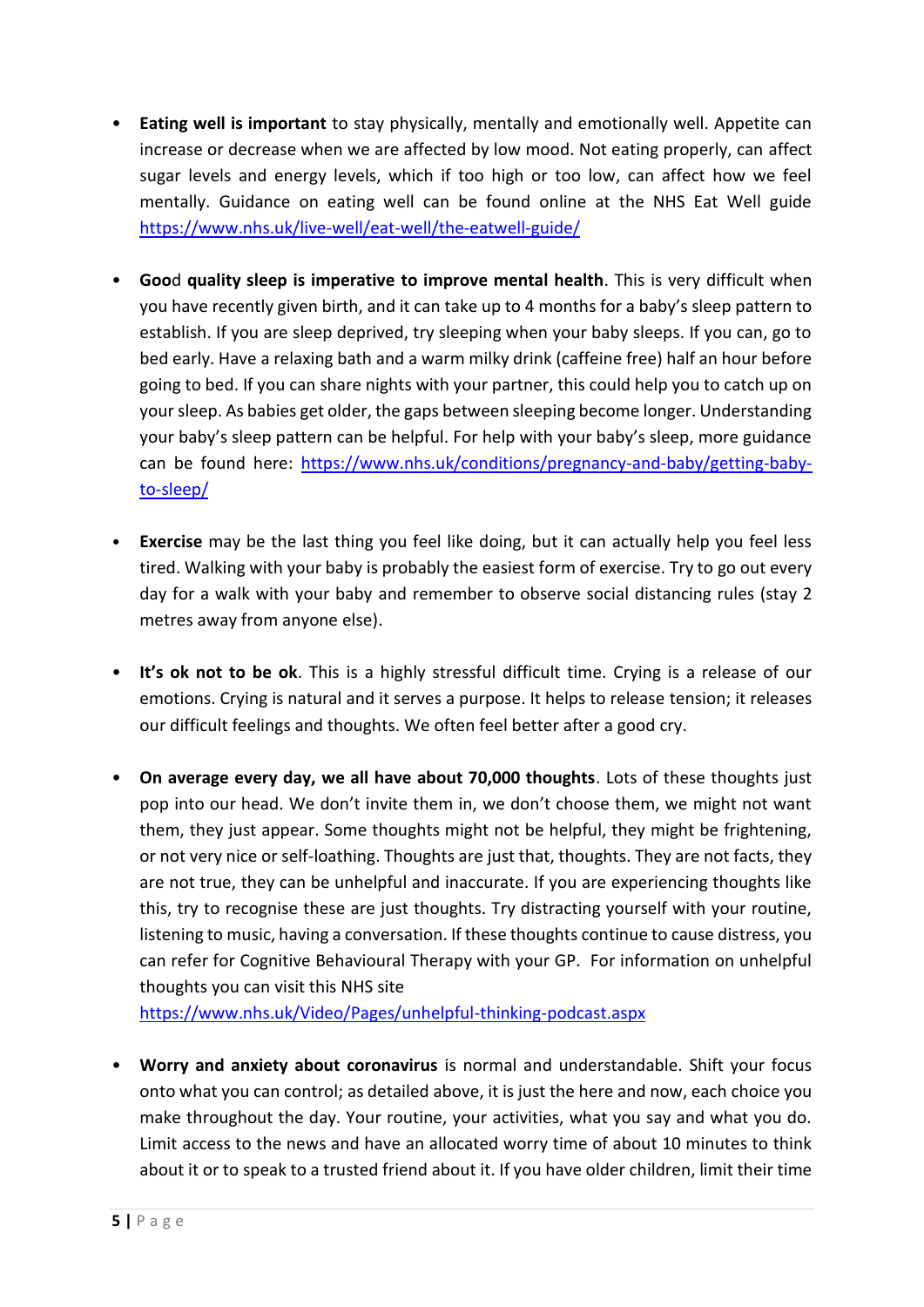to the exposure about the virus on the news. Children's brains aren't fully developed and they struggle to balance their fears with rational thoughts. Try some mindfulness to alleviate worry, a link to headspace to help with this is below. Using your senses, can also alleviate anxiety, touch – have a nice bubble bath, wrap your baby in a cosy blanket, stroke your pet. Smell – Smell a nice plant or flower, spray a favourite perfume, your favourite essential oil. Hearing – play calming music, go outside and listen to the birds, use a soothing calm voice with your children. Vision – Go outside for a walk (maintaining social distancing – at least 2 metres from others) and look at flowers, people, houses. The key is to take your focus outside of yourself.

- At times of stress and anxiety, we are often prone to using strategies that are designed to help but prove counter-productive. For example, you may Google symptoms to try to calm yourself down, even though it is unlikely to ever make you feel better. When our strategies for de-stressing instead increase our anxiety, it is time to take a step back and ask if there is anything more helpful, we can do.
- In the case of COVID-19, checking usually includes constant monitoring of news updates and social media feeds, which significantly increases anxiety – only serving to reassure us momentarily, if at all. So, tuning off automatic notifications and updates on COVID-19 is more helpful. Instead, just check once a day using the most reliable, impartial sources of information updates on COVID-19. The absolutely best place for this is

**[www.gov.uk/](http://www.gov.uk/)coronavirus** rather than alarmist news or social media feeds that exacerbate worry unnecessarily. Information can be reassuring if it is rooted in facts. It is often the intolerance of uncertainty that perpetuates anxiety rather than fear of illness itself.



• **Notice and create some positives out of the adversity**, this can be really hard if you are feeling overwhelmed, this is something to aim for. As your mood lifts, this will become easier. Even though we are facing challenges ahead, we are also facing some things that will have silver linings. We may get to spend more quality time with our immediate families. Think about some of the positives that are coming out of this crisis on a global scale, such as the benefits to the environment.

# Survival Guide Routine

• **If you can begin the day with a quiet time**, (not easy to do with a young baby and young children), but even if it is just 10 minutes this will set you up for the day. This is a good way to ground yourself in the here and now and begin your day with a healthy and positive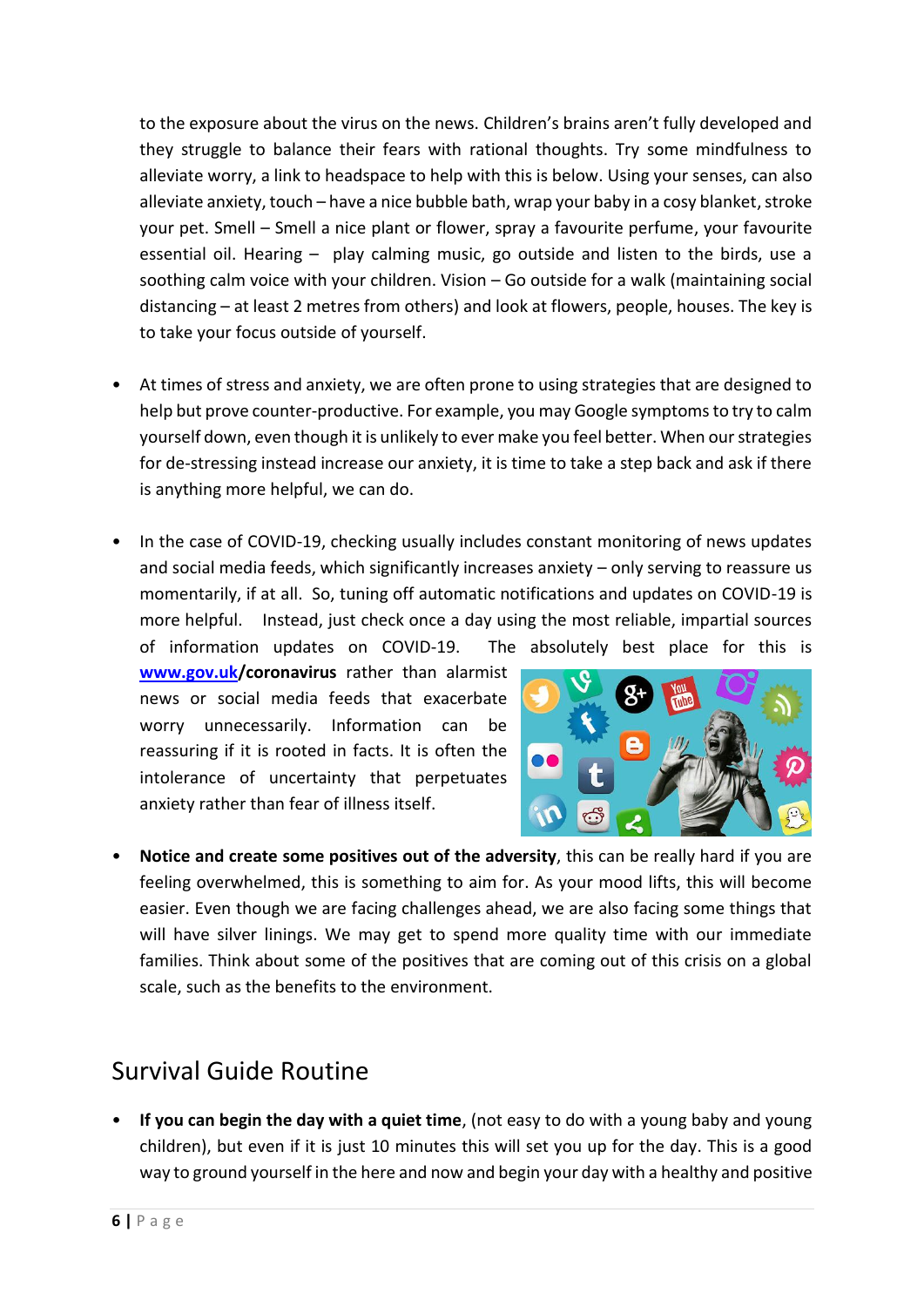outlook, it can also help to calm you. It can help to prevent your mind from becoming immersed in worry and unhelpful thoughts. This will help you to focus on your day. Some people pray or practice mindfulness, or use the exercise mentioned earlier where you focus on your senses. A suggested prayer is at the bottom of this guide, together with a link to a mindfulness app to support you with this technique. It's important to remember you have everything you need to take one step at a time to get you through the day and we're here to help.

- **Keep to a routine,** routines keep us mentally well and help us to feel safe. You might have a shower, style your hair, if you normally wear makeup, put this on, and continue to stick to your normal routine as much as possible. Keeping children and babies in a routine will give them structure and help them to feel calm and safe.
- **As much as possible have breakfast at the same time each day** to keep to the routine. Put the radio on in the background, upbeat music if possible or the TV, to create an atmosphere that is lively.
- **It is good for us, our children and babies to be outside, and to exercise**. It is ok to go for walks at this time of staying at home, as long as we are adhering to social distancing rules of 2 metres. Having a brisk walk in the morning will set you up for the day and lift your mood.
- **Schedule phone calls or face time calls to your friends** and family throughout the day. Keep helpline numbers to hand, there are several in the helpline section of this document. We all need lots of contact during this difficult time. Friends and family will be happy to hear from you also.
- **Schedule play activities and learning activities with your children/baby throughout the day**. We have a selection of links to resources for children in this document. These can be broken up with regular refreshment breaks, lunchtime, rest periods and some TV time.
- **Prioritise tasks at this time.** It doesn't matter if you don't complete all your household chores. Make yourself a list each day of the essential tasks and desirable. Be kind to yourself and don't have high expectations during this time. Each task you complete, acknowledge as an accomplishment and congratulate yourself for.
- **Make time for yourself if you can**. A hot bath, a face mask, paint your nails, cleansing your face. Whatever it is you do, to make yourself feel good, try and fit in at least one pamper activity each day.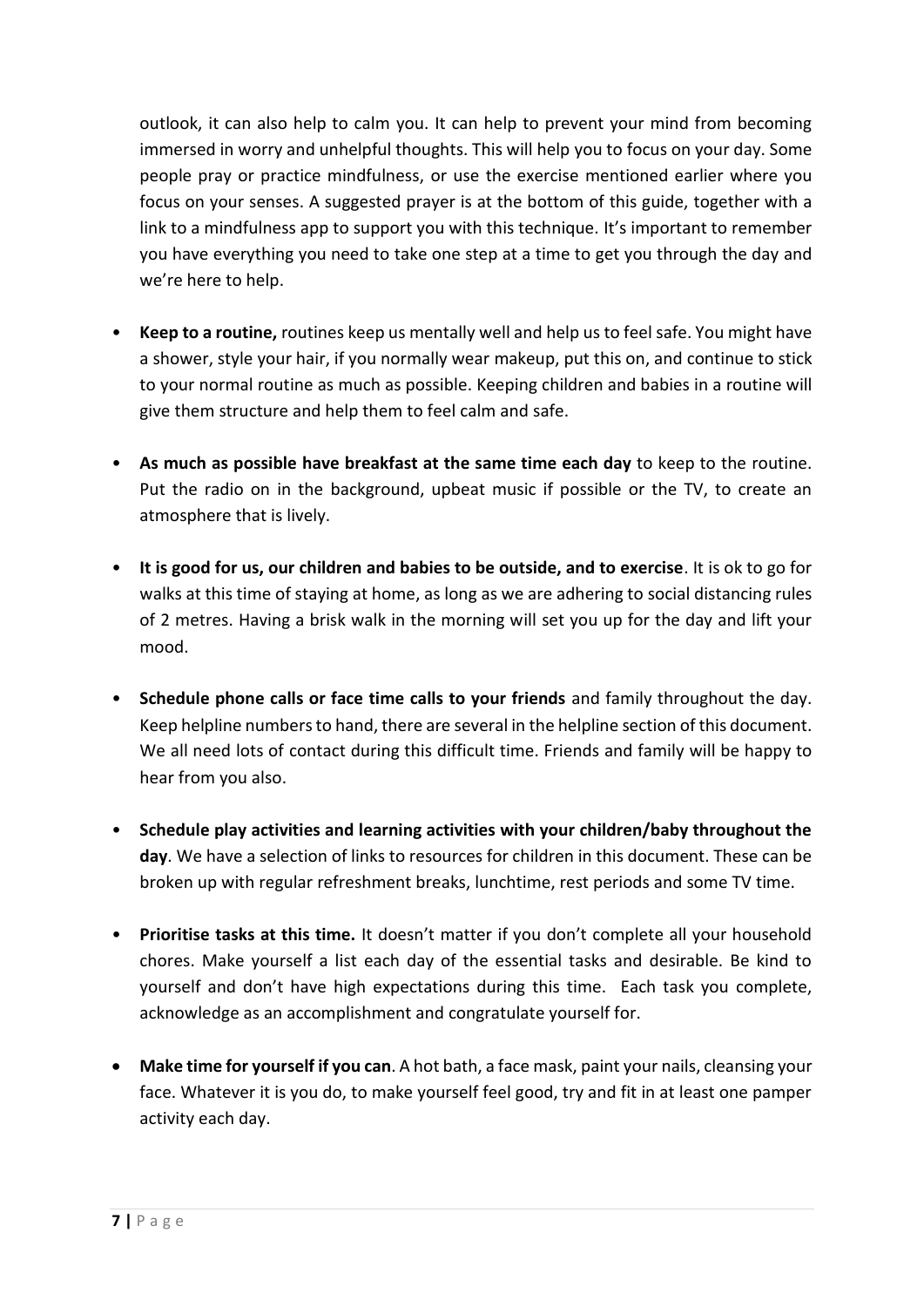- **Keep mealtimes as easy as possible.** Refer to the healthy eating details above and see [www.myrecipes.com](http://www.myrecipes.com/) for ideas.
- **After teatime, have a good routine in place for children/babies.** Try and keep with the school night routine. This might be a little TV or quiet play time, a bath, a warm milky drink, a story and bedtime.
- **Once the children are in bed, it's your time and if you have a partner, your time together**. You could watch a movie together, have a meal together, play a game, sit in the garden etc. If you are alone, you could have a bubble bath, watch a good movie, phone friends, read a book or something else you enjoy. Whilst this sounds idyllic, we appreciate it's not easy to do when you feel exhausted. However building an activity into your evening can be enjoyable, give you structure and help to break up your evening from your day.
- **Keep a journal of your day.** Write down what you have accomplished, what was enjoyable, and what you are thankful for. Remind yourself that you are doing the very best you can and this is good enough.

# Suggested Prayer for Each New Day

Dear Lord, Thank you for this new day. Thank you that we are a day closer to the coronavirus restrictions ending and the virus being beaten. I ask you to be with me throughout the day, help me to remember I have all the resources I need to get me through the day. Help me to see the wonderful mum or mum to be that I am, help me to enjoy my children/baby, help me to have more energy, more peace and more joy. Help me to know that you are in control and what is happening is for a season only, and very soon, all of my life will return to normal. Amen

**Mindfulness resource – www.headspace.com**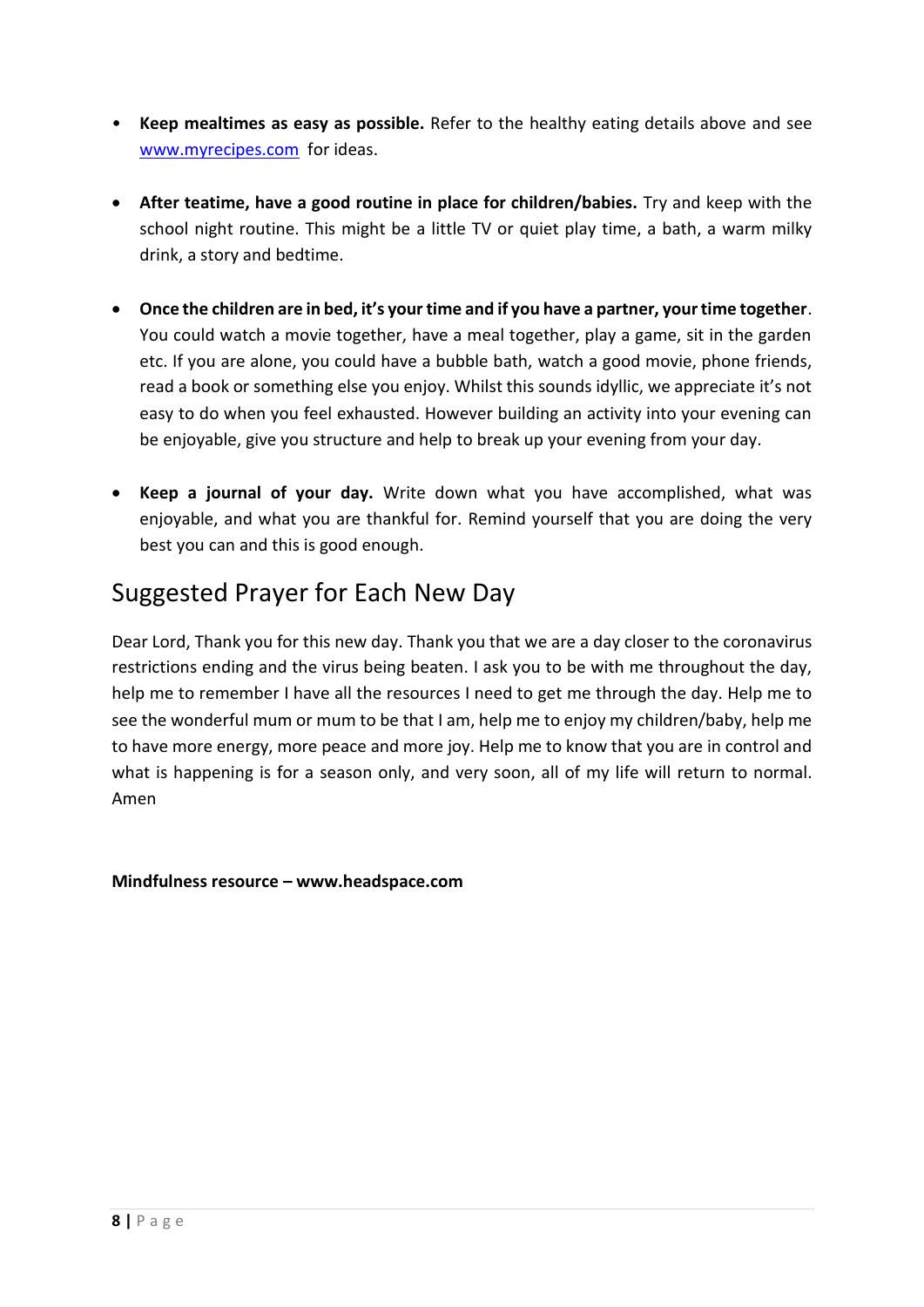# Helplines and Useful resources

National PND/mental health helplines and support:

**Every Mind Matters** Advice, links and practical tips to look after your mental health https://www.nhs.uk/oneyou/every-mind-matters/

**PANDAS:** Pre and Postnatal Depression Advice and Support: 0843 28 98 401 Daily support: 9 am to 8 pm, and Facebook support

**[PNDandme.co.uk](http://pndandme.co.uk/) #PNDChat #PNDHour** Wednesdays, 8 pm (connecting with others and providing mutual support)

**OCD Action<https://www.ocdaction.org.uk/> 0845 390 6232 [support@ocdaction.org.uk.](mailto:support@ocdaction.org.uk)** Providing support and information for anyone with OCD

**CALM** CALM is the Campaign Against Living Miserably, for people in the UK who are down or have hit a wall for any reason.Call 0800 58 58 58 (daily, 5pm to midnight) or Webchat is available from 5pm to midnight at https://www.thecalmzone.net/help/webchat/

**Samaritans:** freephone 116 123 (24/7) – you don't have to be in a crisis to call.

## If you are suffering a mental health crisis:-

**In a life threatening situation call 999**

**Alternatively please contact your mental health crisis team:-**

**For BSMHFT (25yrs and over) call 0121 301 5500For Forward Thinking Birmingham (24 yrs and younger) 0300 300 0099**

**Alternatively call 111 or request an urgent GP appointment.** 

## General Resources

#### **#BrumTogether**

https://theaws.co.uk/relief/

If you are feeling lonely and need a friendly chat, or need some help to pick up urgent supplies during self-isolation then please don't hesitate to contact by entering your details on the web page form.

People who are self isolating or organisations looking for support can also contact us via the web page, or calling 0121 728 7030 during office hours. Please note this support is currently only available for Birmingham residents, but keep an eye on the website for future updates.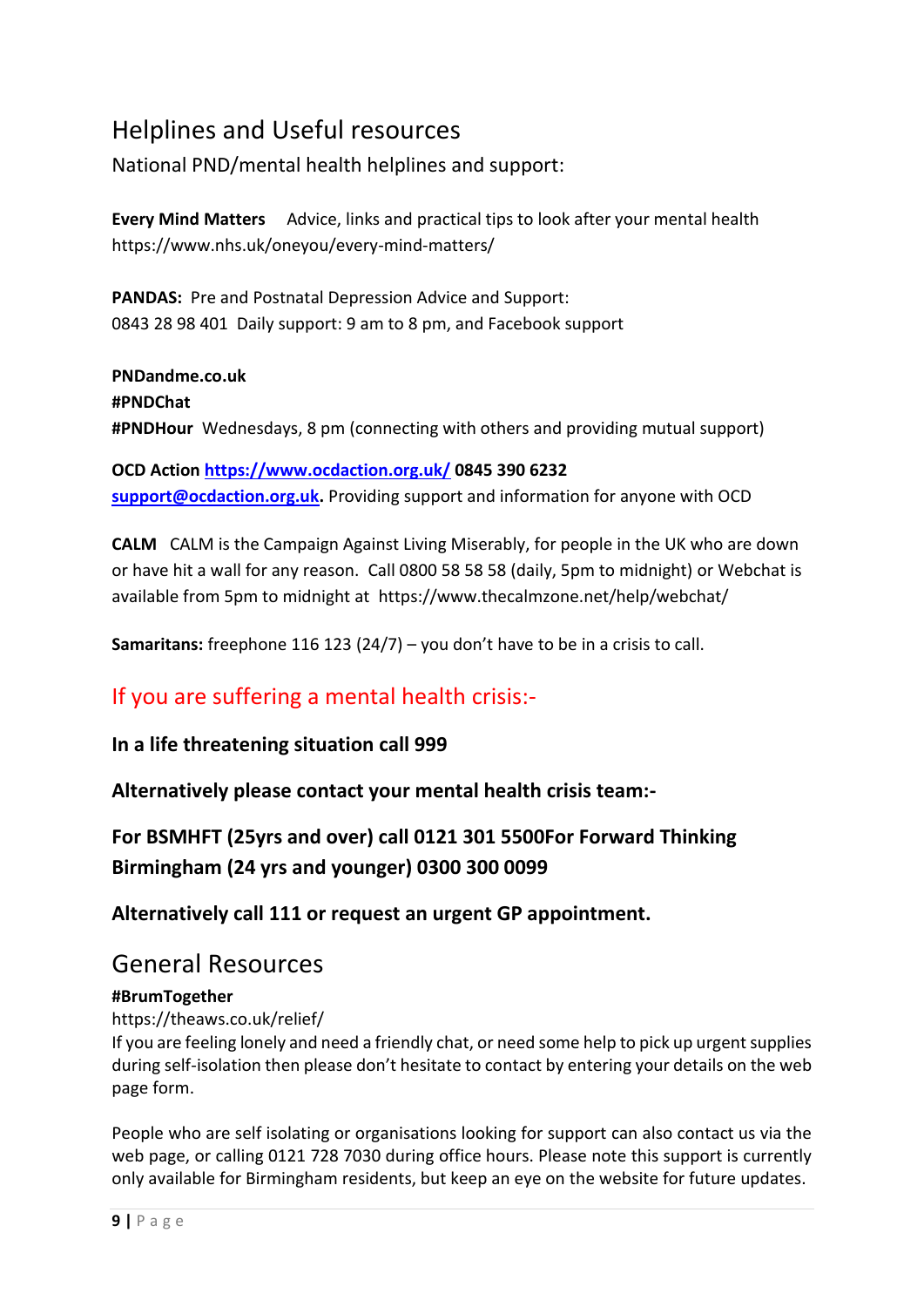If you live in Solihull and require help: Older people can call Age UK Solihull on 0121 704 7840. People of all ages can call Solihull Community Advice Hub on 0121 709 7590.

If you live in Sandwell, the council has written to all of its residents. If you have no existing help in your area and there is an urgent need, please call the Council's Emergency Helpline on 0121 569 2266.

#### **Family Lives**

Helpline: 0808 800 2222 9 am to 8 pm Mon-Fri, 10 am to 3 pm at weekends. Free from landlines and most mobiles.

familylives.org.uk

Family Lives offers support to help you to achieve the best relationship possible with the children that you care about, as well as supporting parenting professionals. This is provided through their helpline, extensive advice on their website, email and live chat services, befriending services, and parenting/relationship support groups.

#### **Turn2us**

#### <https://www.turn2us.org.uk/>

Turn2us is a national charity helping people when times get tough. We provide financial support to help people get back on track

#### **Home-Start**

home-start.org.uk

Home-Start volunteers help families with young children struggling with postnatal depression, isolation, physical health problems, bereavement and many other issues. Unfortunately, they are experiencing a high level of referrals at the moment so there could be a wait before you receive support.

#### **MumsMeetUp**

mumsmeetup.com

MumsMeetUp connects mums locally and across the UK. It provides a quick and simple solution for mums to find others in their area, in the same boat, and to go on the journey of being a mum together - creating proper real-life friendships for them and their children. Within just a few clicks mums are able to search their county and locality to find mums similar by age, age of child and circumstances (such as mums to be, working mums, single parent mums & more). Additionally, mums of children with disabilities are able to search by similar conditions, as well as location. It is a web based app which works just as well on mobiles as on all screen sizes.

#### **Mumsnet**

#### mumsnet.com

Mumsnet makes parents' lives easier by pooling knowledge, advice and support on everything from conception to childbirth, from babies to teenagers. It is the most popular parenting site in the UK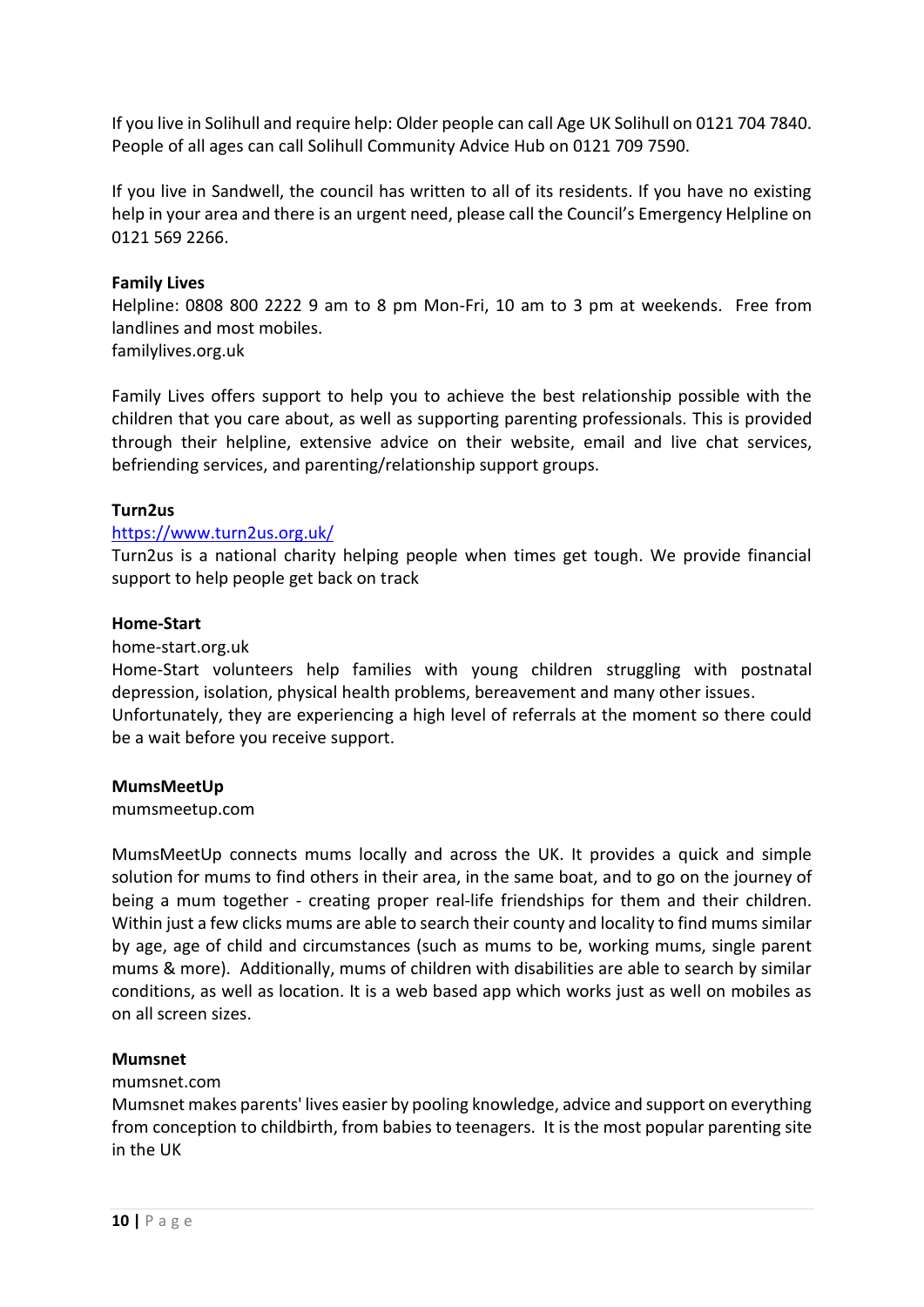#### **Netmums**

netmums.com

A unique local network for Mums (or Dads), offering a wealth of information on both a national and local level. Once registered, you can access details for all kinds of local resources, from child-friendly cafes to childminders, places to go etc.

#### **Gingerbread**

Single Parent Helpline: 0808 802 0925 gingerbread.org.uk

Gingerbread provide information and online support to help single parents support themselves and their family. The leading national charity working to help lone parents and their children.

#### **Families Need Fathers**

Helpline: 0300 0300 363 fnf.org.uk

Help with shared parenting issues arising from relationship breakdown whether you're the mum or dad, married or unmarried.

#### **Grandparents Plus**

Call: 0300 123 7015 grandparentsplus.org.uk

Grandparents Plus supports grandparents and other relatives raising children who aren't able to live with their parents.

#### **New Family Social**

Helpline: 020 3880 2683 newfamilysocial.org.uk

New Family Social promotes the care and upbringing of children by LGBTQ+ adopters and foster carers by allowing these families to socialise and share support in a safe environment.

#### **Pink Parents**

pinkparents.org.uk

Pink Parents offer a range of support services and social activities for all Lesbian, Gay, Bisexual and Transsexual families, whether you are considering parenting, have grandchildren, are fostering or adopting or are an Uncle or Aunty, PinkParents can offer support and a place to meet new friends.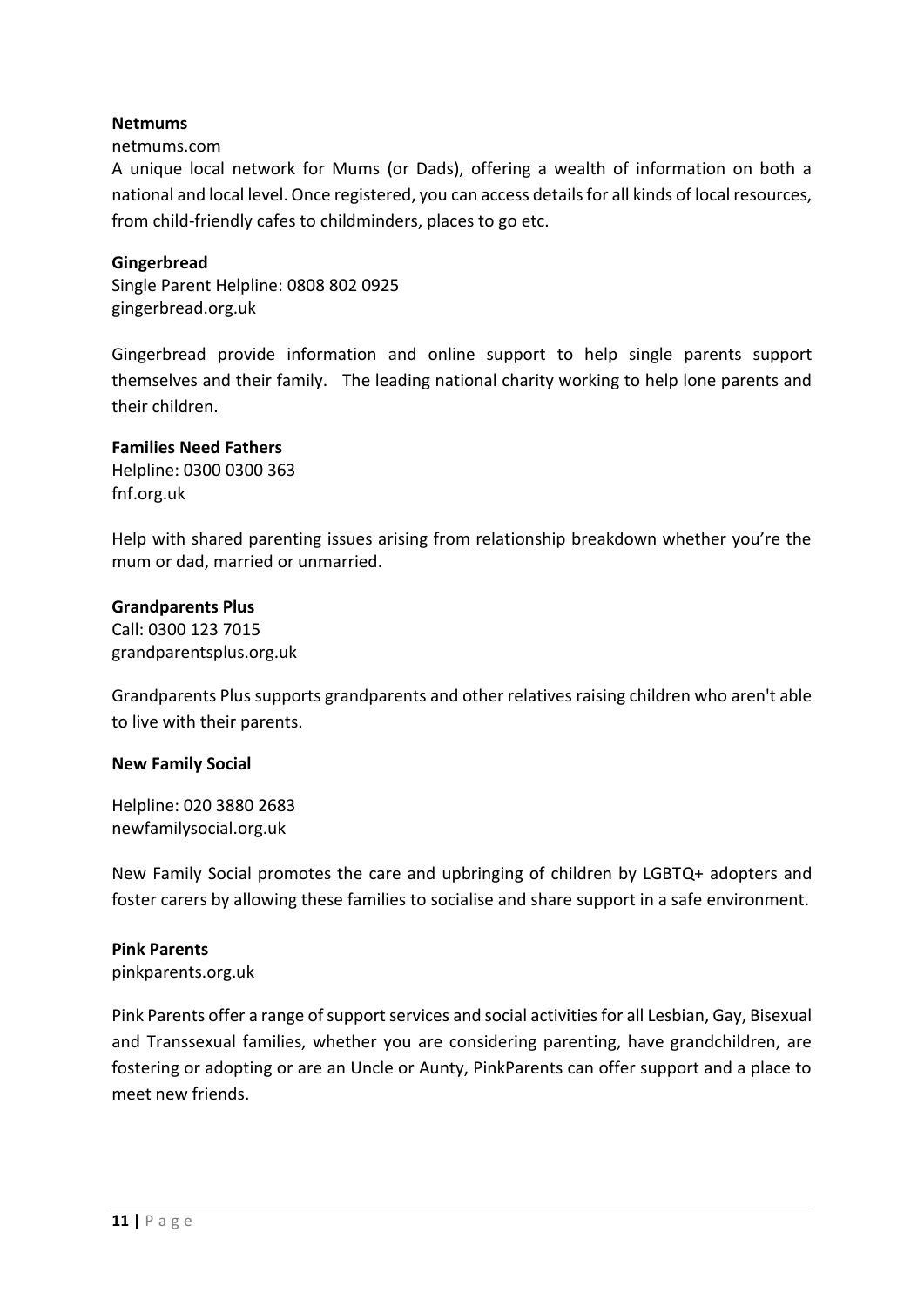#### **BeingAStepParent**

beingastepparent.co.uk

BeingAStepParent contains over 90 articles written by experts who continually update and add new content

## Getting Baby To Sleep

**CRY-SIS HELPLINE** Helpline: 08451 228 669 <https://www.cry-sis.org.uk/>

**For parents with crying babies and sleepless nights** - [Lines open 7 days a week 9am-10pm](https://www.cry-sis.org.uk/) A UK charity offering help and support to parents with babies who cry excessively or have sleeping problems

**How to soothe a crying baby podcast** - <https://www.youtube.com/watch?v=j2C8MkY7Co8> **Helping Your Baby To Sleep**

https://www.nhs.uk/conditions/pregnancy-and-baby/getting-baby-to-sleep/ NHS pregnancy and baby guide for helping to get your baby to sleep

## Resources for Children/Home-schooling

**Childrens Commissioner – Children's Guide to Coronavirus**

[https://www.childrenscommissioner.gov.uk/wp-content/uploads/2020/03/cco](https://www.childrenscommissioner.gov.uk/wp-content/uploads/2020/03/cco-childrens-guide-to-coronavirus.pdf)[childrens-guide-to-coronavirus.pdf](https://www.childrenscommissioner.gov.uk/wp-content/uploads/2020/03/cco-childrens-guide-to-coronavirus.pdf) (*or just google cco childrens guide to coronavirus*) Brilliant guide written specially for children to answer their questions about coronavirus and tell them how to stay safe and protect other people. Also has some tips on how to make the best of their time at home

#### **Twinkl**

#### <https://www.twinkl.co.uk/>

A website that teachers/parents use for learning material. It is currently offering free access to its resources now for all parents.

#### **PE with Jo**

#### *Youtube*

Jo Wickes (the body coach) is doing a live 'PE class' at 9 am daily. Just head to You Tube and type in 'PE with Jo'. A great way for mums with school children to kickstart their day and some sense of routine.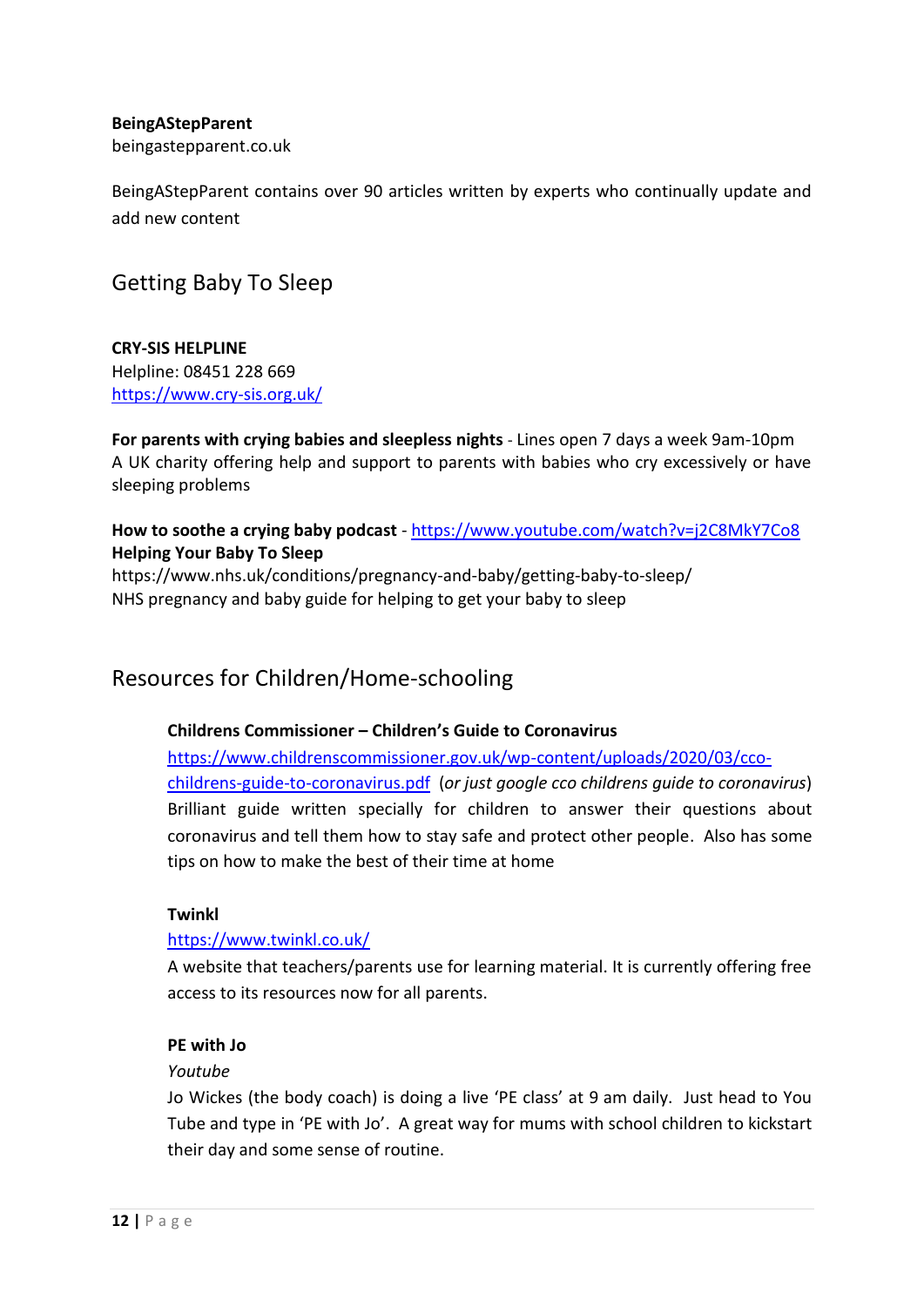#### **FAMILY STAY AT HOME TIPS & IDEAS**

#### *Facebook Group*

Search 'Lockdown Tips and Ideas' on Facebook and join. It is absolutely amazing! There's constantly live videos of things you can make and do with your kids, cooking videos, yoga, etc.

#### **CHASE THE RAINBOW**

#### *Facebook Group*

Search Facebook group 'Chase the Rainbow' it encourages children to paint/colour a rainbow and stick it in the windows at the front of their house to spread joy.

## More Online Kids/Home-schooling Resources:

| Just google these names:   |
|----------------------------|
| <b>BrainPop</b>            |
| <b>Curiosity Stream</b>    |
| Tynker                     |
| Outschool                  |
| Udemy                      |
| iReady                     |
| Beast Academy (Math)       |
| Khan Academy               |
| <b>Creative Bug</b>        |
| <b>Discovery Education</b> |
|                            |

#### YouTube Channels: Crash Course Kid Science Channe SciShow Kid National Geographic Kid Free School Geography Focu **TheBrainScoo** SciSho Kids Learning Tub Geeek Gurl Diarie Mike Likes Science Science Ma

#### Websites

#### **Scholastic has created a free learn-from-home site with 20+ days of learning and activities.**

https://classroommagazines.scholastic.com/support/learnathome.html

#### **Pretend to travel the world. Go on a virtual tour of these 12 famous museums.**  https://www.travelandleisure.com/attractions/museums-galleries/museums-withvirtual-tours

**Free curriculum - everything from preschool activities to 12th grade is here!** https://allinonehomeschool.com/

#### **List of thinking games by grade**:

https://allinonehomeschool.com/thinking/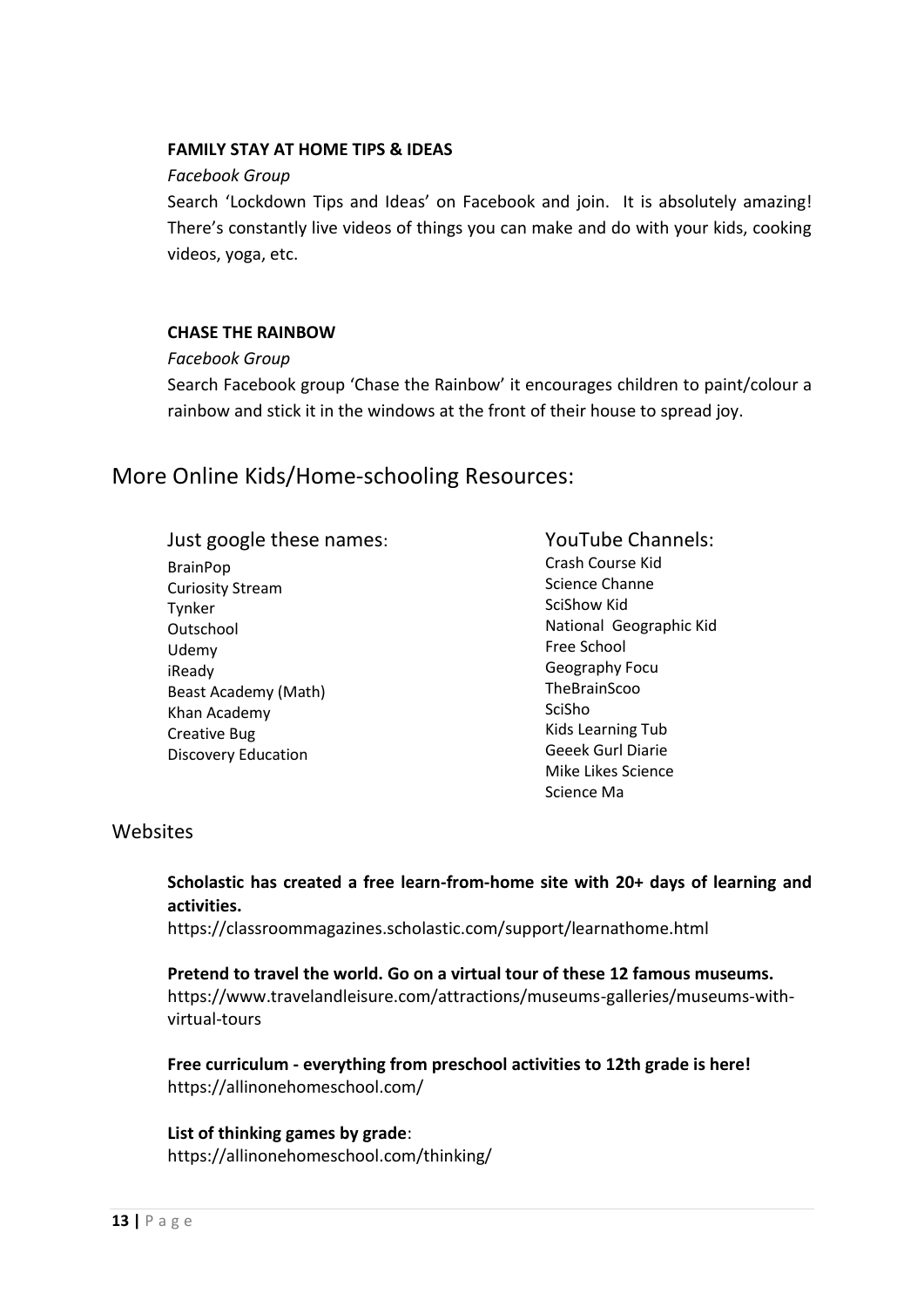## Others (just in case you've run out already!):

- https://www.starfall.com/h/ https://www.abcya.com/ https://www.funbrain.com/ https://www.splashlearn.com/ https://www.storylineonline.net/ https://pbskids.org/ https://www.highlightskids.com/ https://kids.nationalgeographic.com/ https://www.coolmath4kids.com/
- http://www.mathgametime.com/ https://www.uniteforliteracy.com/ http://www.literactive.com/Home/in dex.asp http://www.sciencekids.co.nz/ https://www.switchzoo.com/ https://www.seussville.com/ https://www.turtlediary.com/ https://www.e-learningforkids.org/

## Resources especially for pre-school children

#### **236 Best Preschool resources & ideas images**

<https://www.pinterest.co.uk/msgardner/preschool-resources-ideas/>

#### **Little Owl Resources**

https://littleowlsresources.com/

Free online resources; everything is created completely from scratch by Little Owls Resources husband and wife team.

## Resources especially for babies:

#### **25 Things to Do With Babies at Home**

<https://www.sitters.co.uk/blog/25-things-to-do-with-babies-at-home.aspx>

Sensory activities for babies and things to do with babies that perhaps you hadn't thought of before.

#### **Stages of Play From Birth to 6 Months: A Full-Body Experience!**

https://www.zerotothree.org/resources/312-stages-of-play-from-birth-to-6-months-a-fullbody-experience

#### **Activities for Bonding and Learning from Birth to 12 Months**

[https://www.zerotothree.org/resources/1077-activities-for-bonding-and-learning-from](https://www.zerotothree.org/resources/1077-activities-for-bonding-and-learning-from-birth-to-12-months)[birth-to-12-months](https://www.zerotothree.org/resources/1077-activities-for-bonding-and-learning-from-birth-to-12-months)

**Play Ideas for Newborn Babies:** <https://raisingchildren.net.au/newborns/play-learning/play-ideas/playing-with-newborns>